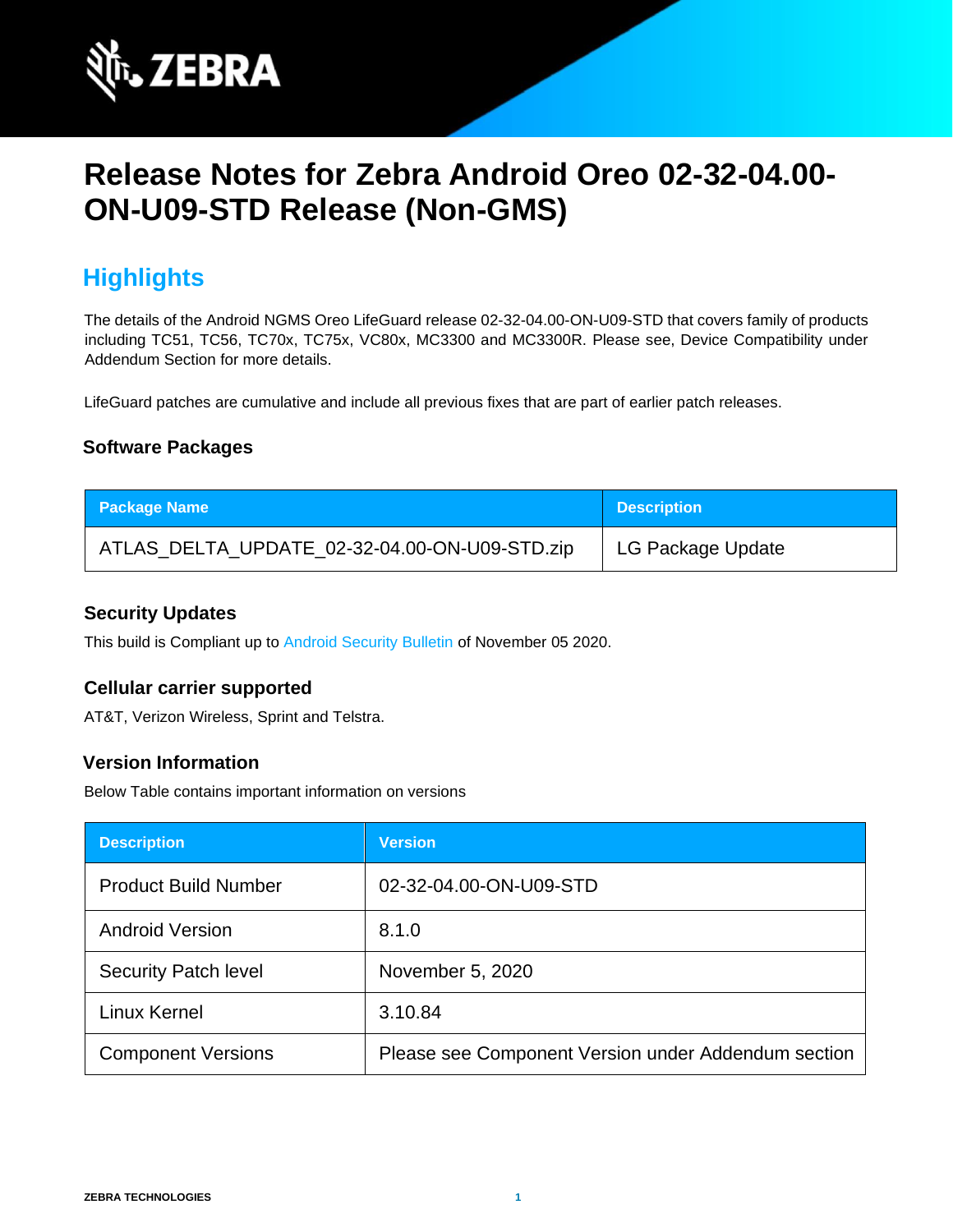

## **LG U09 Updates**

- ❖ ATLAS\_DELTA\_UPDATE\_02-32-04.00-ON-U09-STD.zip (NGMS)
	- o Updated below mentioned components:
		- OSx QCT.81.8.12.13
		- Webview 85.0.4183.101

## **LG U08 Updates**

- ❖ ATLAS\_DELTA\_UPDATE\_02-32-04.00-ON-U08-STD.zip (NGMS)
	- o Updated below mentioned components:
		- MXMF 10.2.0.25
		- DataWedge 8.2.48
		- StageNow 5.0.0.1
		- EMDK 8.2.4.2804
		- Zebra Volume Control (ZVC) 2.3.1.11
		- Zebra Software License Manager 4.1.1
		- WorryFree WiFi Analyzer WFW\_BA\_2\_7.0.0.001\_O
		- Fusion FUSION\_BA\_2\_11.1.0.005\_O
		- Radio BA\_2\_11.1.0.003\_O
		- Application BA\_2\_11.1.0.004\_O
		- Middleware BA\_2\_11.1.0.004\_O

### o **Resolved Issues**

- ‒ SPR39697 Resolved an issue wherein touch gets auto released after 30 secs during long press event in TC51/56 device.
- ‒ SPR40439 Resolved an issue wherein the VC80X touch calibration does not persist after reboot.
- ‒ SPR40308 Resolved an issue where TC51 experiencing slow WiFi operation when BLE scan/transmit was running on same band.
- ‒ Added support to change the device's domain selection like from voice to data and vice versa.
- ‒ Added support for 802.11k Link and Beacon Measurement.
- ‒ Added Keyboard Audible Feedback feature support on MC33 and VC80x and ability to control volume of Keyboard Audible Feedback by MDM.
- ‒ Added feature in OemInfo to verify the signature and grant read data access to applications signed with Zebra OEM keys or MX Plugin CSP keys.
- ‒ Added feature in ZDS to receive southbound messages from FCM in Oreo devices.
- Added Support for Trusted Device Pairing and Single Pairing feature over Bluetooth.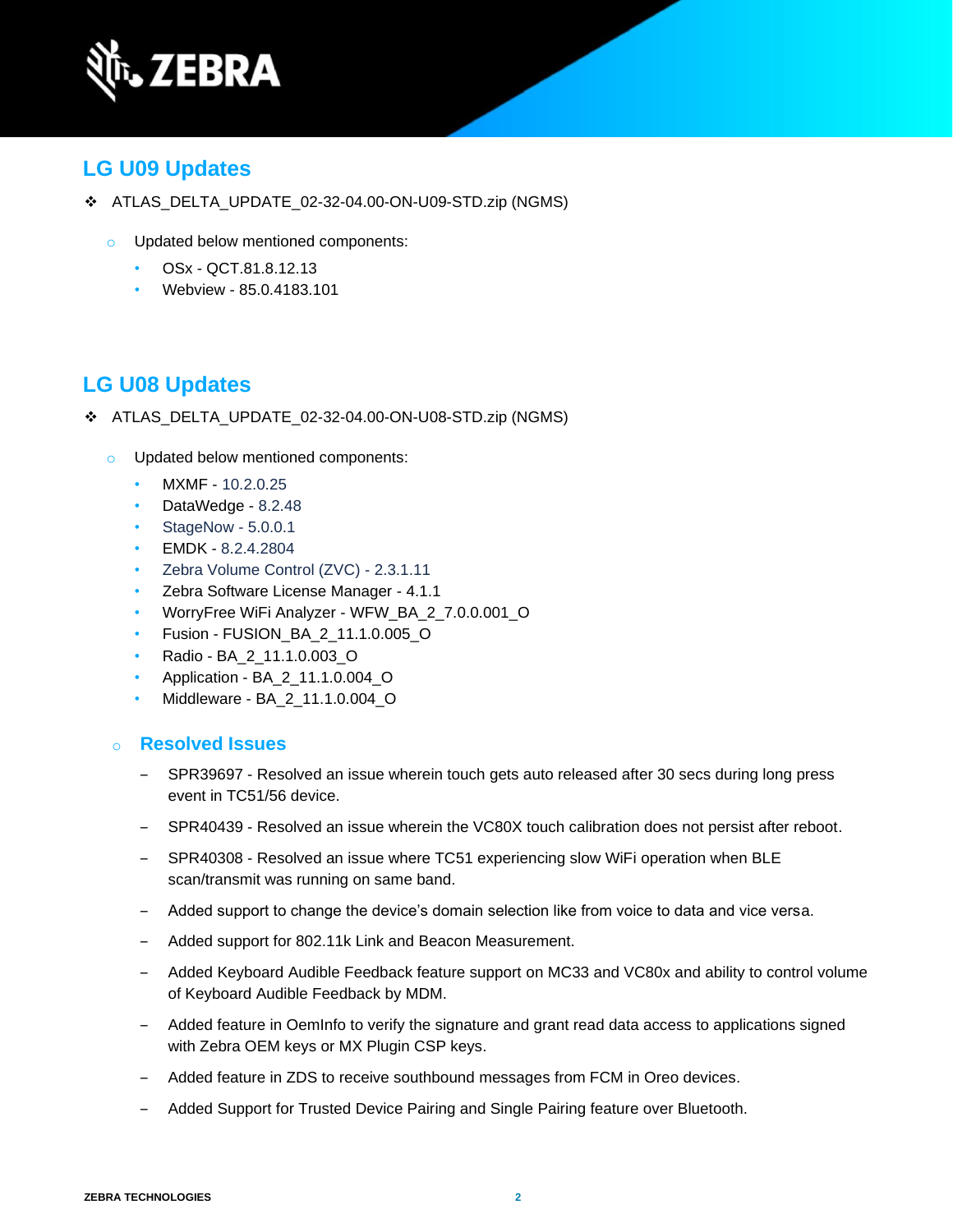

‒ WFW Roaming and Voice Analysis enhancements.

## **LG U07 Updates**

- ❖ ATLAS\_DELTA\_UPDATE\_02-32-04.00-ON-U07-STD.zip (NGMS)
	- o Updated below mentioned components:
		- MXMF 10.1.0.47
		- DataWedge 8.1.47
		- EMDK 8.1.9.2709
		- OSx QCT.81.8.12.6
		- WiFi Firmware 7.35.205.8\_20200421
		- WorryFree WiFi Analyzer WFW\_BA\_2\_6.0.0.002\_O

### o **Resolved Issues**

- ‒ SPR39491 Resolved an issue wherein voice calls intermittently becomes one way when connected in a FT (802.11r) network.
- ‒ SPR40260 Resolved an issue wherein the QR Code provisioning from Built-In Scanner fails if the component name in QR code has implicit class name.
- ‒ SPR40326 Resolved an issue wherein Mobile Network menu gets disabled when the SettingsMgr CSP disabled Airplane mode.
- ‒ WFW VoIP Analysis SIP-RTP Enhancement.

## **LG U06 Updates**

- ❖ ATLAS\_DELTA\_UPDATE\_02-32-04.00-ON-U06-STD.zip (NGMS)
	- o Updated below mentioned components:
		- Scanning Framework 23.2.8.0
		- Digimarc library 3.8.1
		- Baseband ATLAS-W200720A-008.2-00033.0
		- Webview 83.0.4103.83

### o **Resolved Issues**

- SPR40075 Resolved an issue wherein VC80x was rebooting randomly.
- ‒ SPR40250 Resolved an issue wherein user was unable to power off the device by clicking on the Power menu item while automation suite was running on the device.
- ‒ SPR40284 Resolved an issue wherein Pac Auto Proxy was not working at times.
- SPR37862 Added support for "Send Characters as Events" option.
- SPR40347 Resolved an issue wherein streaming of certain MP3 files used to fail.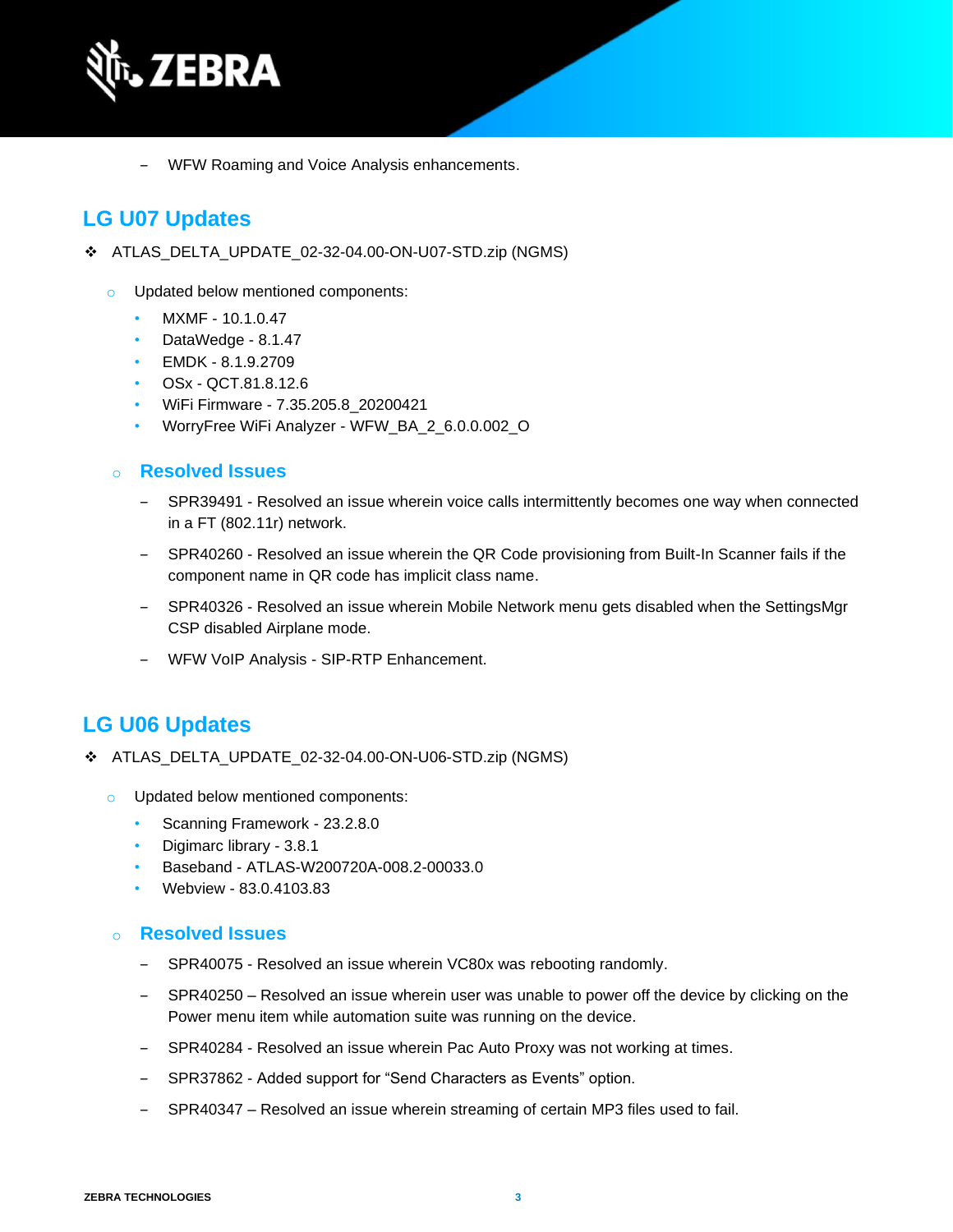

- ‒ SPR39808 Resolved an issue wherein timestamp was missing in DotCode scanned data.
- SPR38723 Added support to limit the max log size in Rxlogger QxDM Plugin.
- ‒ SPR40197 Updated WebView version to 83.0.4103.83.

### **LG U03 Updates**

- ❖ ATLAS\_DELTA\_UPDATE\_02-32-04.00-ON-U03-STD.zip (NGMS)
	- o Updated below mentioned components:
		- MXMF 10.1.0.33
		- DataWedge 8.1.38
		- EMDK 8.1.6.2706
		- StageNow 4.3.2.3
		- PTT Express 3.1.46 (Added PTT Express A la Carte license)
		- Baseband ATLAS-W200507A-007.3-00027.0

#### o **Resolved Issues**

- SPR39647 Resolved an issue wherein CODE39 symbology was not being decoded.
- ‒ SPR39819 Resolved an issue wherein an additional "Enter key" was being added in the barcode. data when Datawedge ADF rule for Line feed Action Key Char was set to "Send Char" 10.
- SPR39855 Resolved an issue wherein device was unable to connect to internet using WIFI hotspot on Telstra network.

### **LG U02 Updates**

- ❖ ATLAS\_DELTA\_UPDATE\_02-32-04.00-ON-U02-STD.zip (NGMS)
	- o Updated below mentioned components:
		- Fusion FUSION\_BA\_2\_11.1.0.004\_O
		- Radio BA\_2\_11.1.0.002\_O
		- Application BA\_2\_11.1.0.003\_O
		- Middleware BA\_2\_11.1.0.003\_O

#### o **Resolved Issues**

- ‒ SPR39492 Resolved an issue wherein device failed to connect to internet when connected via iPhone Wi-Fi hotspot.
- ‒ SPR38712 Resolved an issue wherein writing to ISO15693 NFC tags would fail.
- SPR39739 Updated WebView version to 80.0.3987.8.
- ‒ SPR39933 Resolved an issue wherein disabling of captive portal via StageNow was not working on TC75x HW ID 33 device.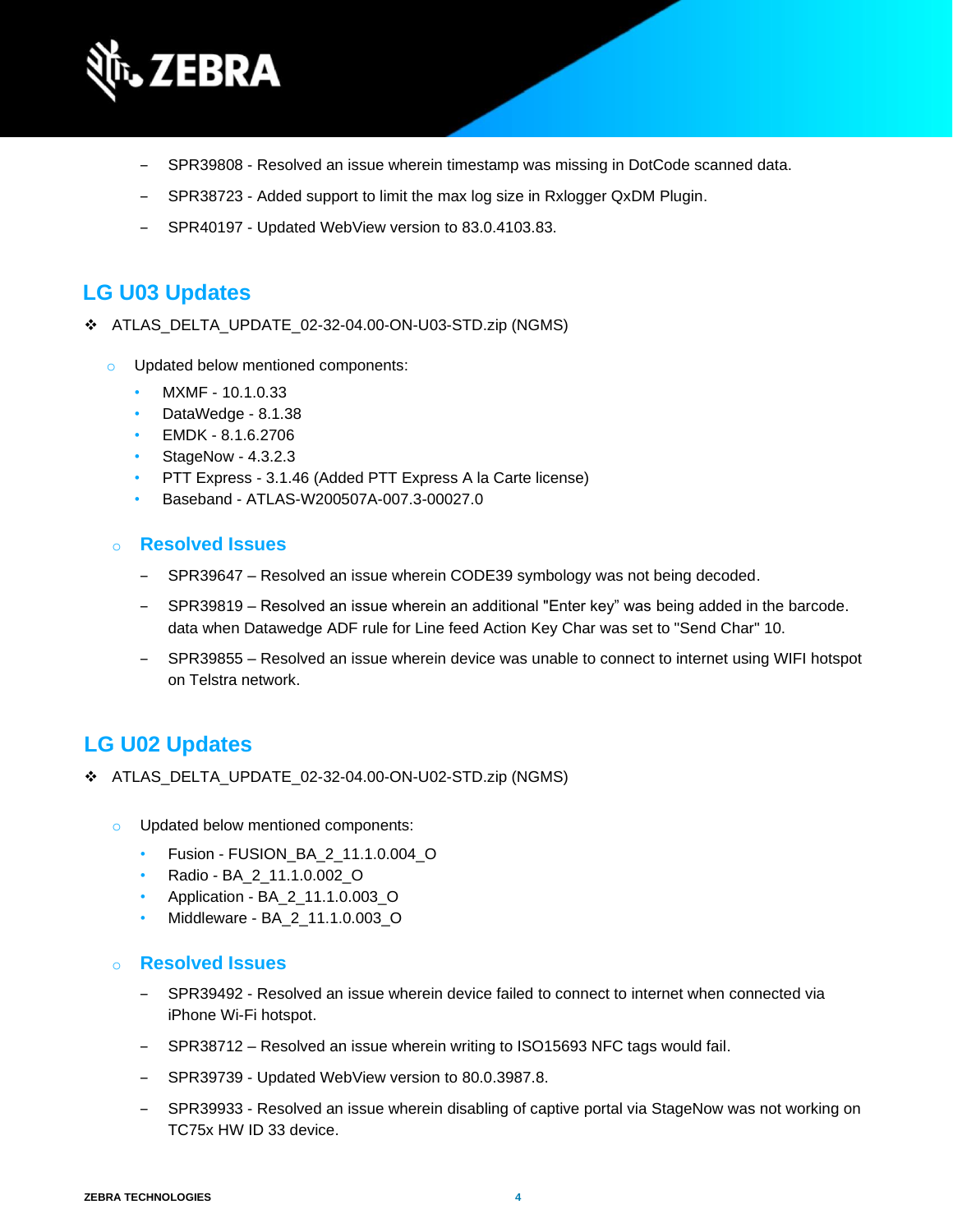

## **Installation Requirements**

- ADB installed on the PC (including adb drivers)
- USB debugging turned ON (from Developer options)
- Download LG Package and Reset Packages (Optional)
- Device has at least:
	- ‒ Version 02-32-04.00-ON-U00-STD

## **Installation Instructions**

### **Software update procedure**

The installation instructions assume user has ADB installed on their PC (the adb drivers etc..) and user device has developer options enabled and USB debugging ON. Instructions on HOW TO enable ADB is also captured in the user guide. Please check following link for more information on installation and setup instructions.

• [Installation and setup instructions](https://www.zebra.com/content/dam/zebra_new_ia/en-us/software/operating-system/tc5x-tc7x-shared-operating-system/atlas_oreo-os-update-instructions.pdf)

## **Addendum**

### **Device Compatibility**

This software release has been approved for use on the following devices.

#### [TC51 Home Page](https://www.zebra.com/us/en/support-downloads/mobile-computers/handheld/tc51.html)

| <b>TC51</b>               |                         |  |
|---------------------------|-------------------------|--|
| <b>Device Part Number</b> | <b>Operating System</b> |  |
| TC510K-2PAZU2P-US         | Android O               |  |
| TC510K-2PAZU2P-A6         | Android O               |  |
| TC510K-2PAZU4P-US         | Android O               |  |
| TC510K-2PAZU4P-A6         | Android O               |  |
| TC510K-2HDZU2P-US         | Android O               |  |
| TC510K-2HDZU2P-A6         | Android O               |  |
| TC510K-2PAZU2P-IA         | Android O               |  |
| TC510K-2PAZU4P-IA         | Android O               |  |
| TC510K-2HDZU4P-US         | Android O               |  |
| TC510K-2HDZU4P-A6         | Android O               |  |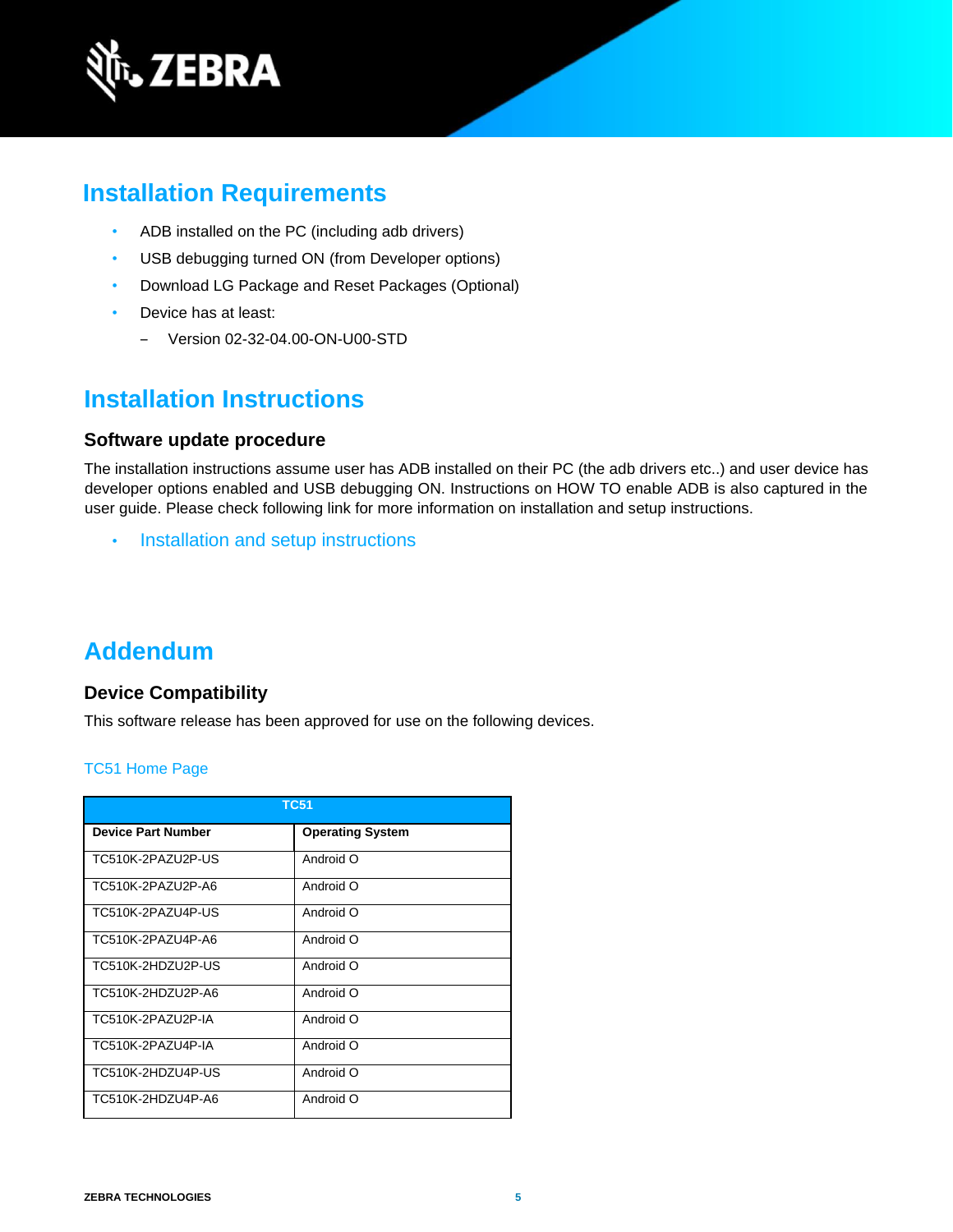

### [TC70x Home Page](https://www.zebra.com/us/en/support-downloads/mobile-computers/handheld/tc70x.html)

| TC70x                     |                         |  |
|---------------------------|-------------------------|--|
| <b>Device Part Number</b> | <b>Operating System</b> |  |
| TC700K-02B22B0-A6         | Android O               |  |
| TC700K-02B24B0-A6         | Android O               |  |
| TC700K-02B22B0-US         | Android O               |  |
| TC700K-02B24B0-US         | Android O               |  |
| TC700K-02B22B0-IA         | Android O               |  |

| <b>FIPS and TAA Compliant SKUS</b> |                         |  |
|------------------------------------|-------------------------|--|
| <b>Device Part Number</b>          | <b>Operating System</b> |  |
| TC510K-2PAZU4P-FT                  | Android O               |  |
| TC510K-2HDZU4P-FT                  | Android O               |  |
| TC700K-02B24B0-FT                  | Android O               |  |

### [TC56 Home Page](https://www.zebra.com/us/en/support-downloads/mobile-computers/handheld/tc56.html)

| <b>TC56</b>               |                         |  |
|---------------------------|-------------------------|--|
| <b>Device Part Number</b> | <b>Operating System</b> |  |
| TC56CJ-2PAZU2P-US         | Android O               |  |
| TC56CJ-2PAZU2P-A6         | Android O               |  |
| TC56DJ-2PAZU2P-A6         | Android O               |  |
| TC56DJ-2PAZU2P-BR         | Android O               |  |
| TC56DJ-2PAZU2P-IA         | Android O               |  |
| TC56DJ-2PAZU2P-CN         | Android O               |  |
| TC56DJ-2PAZU2P-TN         | Android O               |  |
| TC56DJ-2PAZU2P-ID         | Android O               |  |
| TC56CJ-2PAZU4P-US         | Android O               |  |
| TC56CJ-2PAZU4P-A6         | Android O               |  |
| TC56DJ-2PAZU4P-A6         | Android O               |  |
| TC56DJ-2PAZU4P-BR         | Android O               |  |
| TC56DJ-2PAZU4P-IA         | Android O               |  |
| TC56DJ-2PAZU4P-CN         | Android O               |  |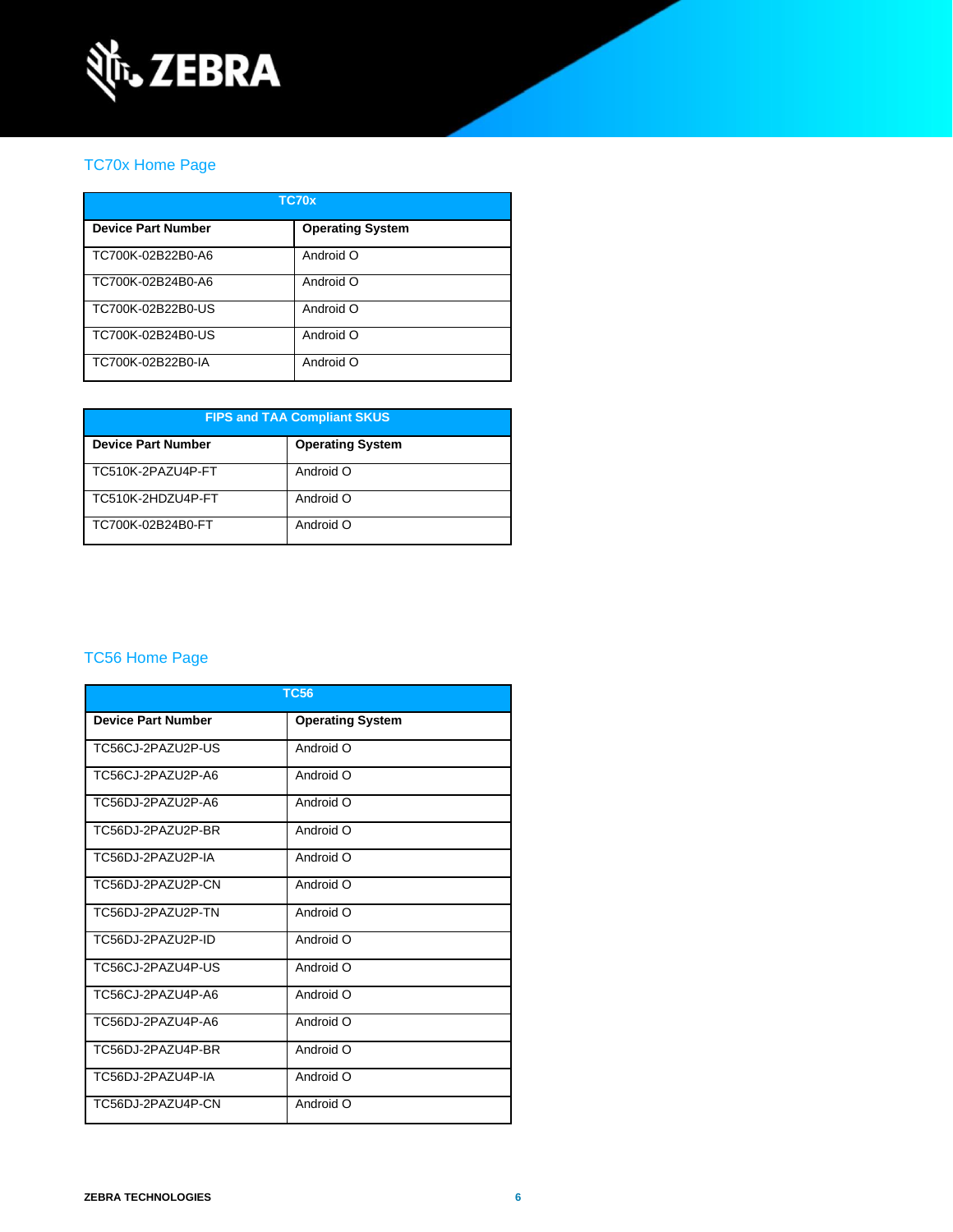

| TC56DJ-2PAZU4P-TN | Android O |
|-------------------|-----------|
| TC56DJ-2PAZU4P-ID | Android O |

### [TC75x Home Page](https://www.zebra.com/us/en/support-downloads/mobile-computers/handheld/tc75x.html)

| <b>TC75x</b>       |                         |  |
|--------------------|-------------------------|--|
| Device Part Number | <b>Operating System</b> |  |
| TC75EK-22B22AB-US  | Android O               |  |
| TC75EK-22B24AB-US  | Android O               |  |
| TC75EK-22F22AB-US  | Android O               |  |
| TC75FK-22B22AF-US  | Android O               |  |
| TC75FK-22B22AD-A6  | Android O               |  |
| TC75FK-22B24AD-A6  | Android O               |  |
| TC75FK-22B22AD-BR  | Android O               |  |
| TC75FK-22B22AD-IA  | Android O               |  |
| TC75FK-22B22AD-ID  | Android O               |  |
| TC75FK-22B22AD-TN  | Android O               |  |
| TC75FK-22F22AD-A6  | Android O               |  |
| TC75FK-22B22AD-TW  | Android O               |  |
| TC75GK-22B22AD-A6  | Android O               |  |
| TC75GK-22B24AD-A6  | Android O               |  |
| TC75GK-22F22AD-A6  | Android O               |  |

| <b>FIPS and TAA Compliant SKUS</b> |                         |  |
|------------------------------------|-------------------------|--|
| <b>Device Part Number</b>          | <b>Operating System</b> |  |
| TC56CJ-2PAZU4P-FT                  | Android O               |  |

| <b>FIPS and TAA Compliant SKUS</b> |                         |  |
|------------------------------------|-------------------------|--|
| <b>Device Part Number</b>          | <b>Operating System</b> |  |
| TC75EK-22B24AB-FT                  | Android O               |  |

## [VC80x Home Page](https://www.zebra.com/us/en/support-downloads/mobile-computers/vehicle-mounted/vc80x.html)

| <b>VC80x USA</b> |                           |                         |
|------------------|---------------------------|-------------------------|
|                  | <b>Device Part Number</b> | <b>Operating System</b> |
| Warehouse        | VC80X-10SSRAABBA-U        | Android O               |
| Freezer          | VC80X-10FSRAABBA-U        | Android O               |
| <b>Outdoor</b>   | VC80X-10SORAABBA-U        | Android O               |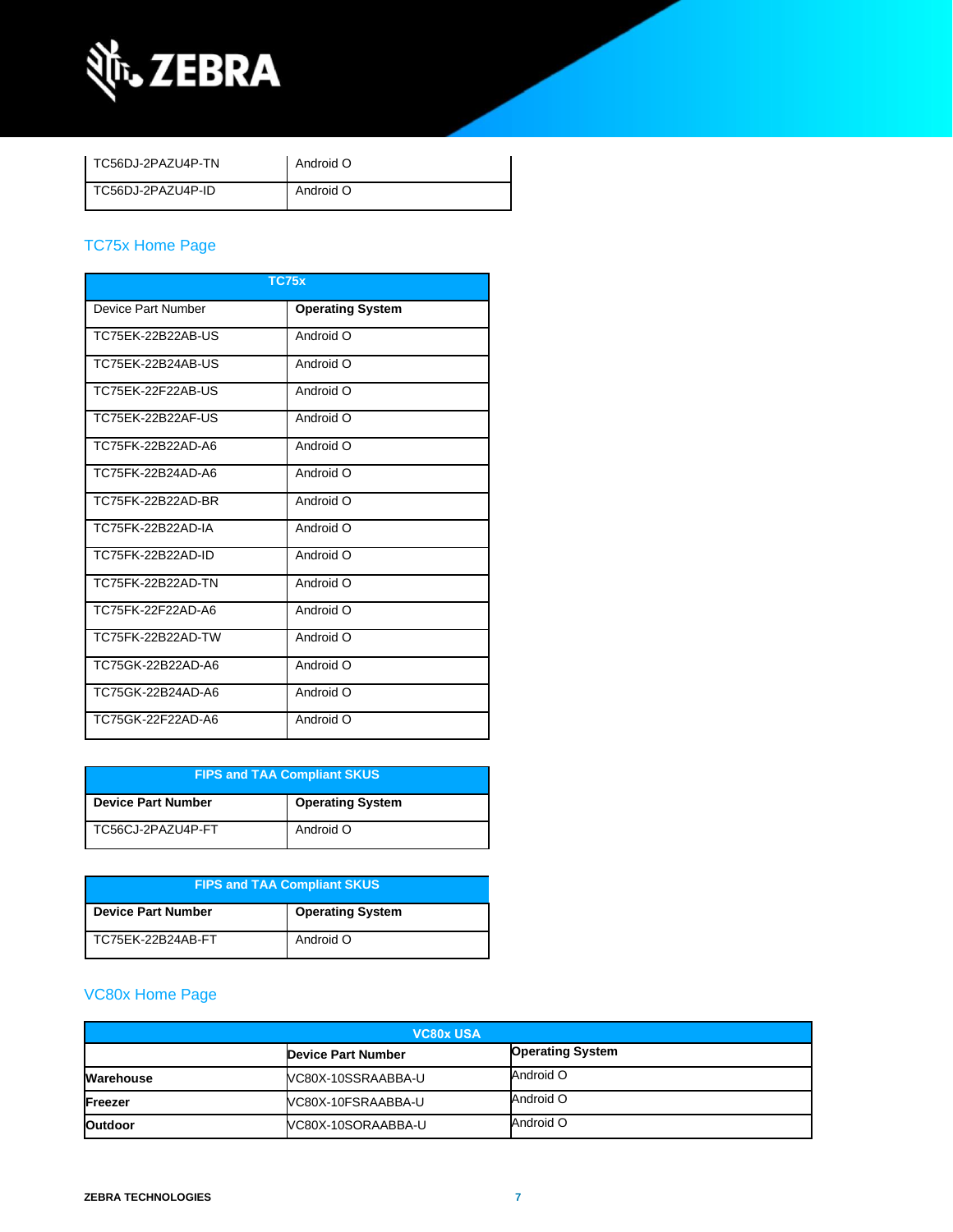

|                  | <b>VC80x Rest of the World</b> |           |  |
|------------------|--------------------------------|-----------|--|
| <b>Warehouse</b> | VC80X-10SSRAABBA-I             | Android O |  |
| Freezer          | VC80X-10FSRAABBA-I             | Android O |  |
| <b>Outdoor</b>   | VC80X-10SORAABBA-I             | Android O |  |
|                  |                                |           |  |
|                  | <b>VC80x India</b>             |           |  |
| Warehouse        | VC80X-10SSRAABBA-IN            | Android O |  |
| <b>Outdoor</b>   | VC80X-10SORAABBA-IN            | Android O |  |

### MC3300 [Home Page](https://www.zebra.com/us/en/support-downloads/mobile-computers/handheld/mc3300.html)

|                           | <b>MC3300</b>           |                           | <b>MC3300</b>           |
|---------------------------|-------------------------|---------------------------|-------------------------|
| <b>Device Part Number</b> | <b>Operating System</b> | <b>Device Part number</b> | <b>Operating System</b> |
| MC330M-RL3SA2RW           | Android O               | MC330K-GI4HA4US           | Android O               |
| MC330M-RL2SA2RW           | Android O               | MC330K-GI4HA3US           | Android O               |
| MC330M-RL40A2US           | Android O               | MC330K-GI3HA3US           | Android O               |
| MC330M-RL3SA2US           | Android O               | MC330K-GE4HA4US           | Android O               |
| MC330M-RL2SA2US           | Android O               | MC330K-GE4HA3US           | Android O               |
| MC330M-SL3HA2RW           | Android O               | MC330K-GE3HA3US           | Android O               |
| MC330M-SL2HA2RW           | Android O               | MC330K-GE2HA4US           | Android O               |
| MC330M-RL4SA2RW           | Android O               | MC330K-GE2HA3US           | Android O               |
| MC330M-GL4HA2RW           | Android O               | MC330K-SE2HA3RW           | Android O               |
| MC330M-GL40A2RW           | Android O               | MC330K-SE4HA3US           | Android O               |
| MC330M-GL3HA2RW           | Android O               | MC330K-SE3HA3US           | Android O               |
| MC330M-GL2HA2RW           | Android O               | MC330K-SE2HA3US           | Android O               |
| MC330M-GI4HA2RW           | Android O               | MC330K-SG3HA4RW           | Android O               |
| MC330M-GI4HA2IN           | Android O               | MC330K-SG2HA4RW           | Android O               |
| MC330M-GI3HA2RW           | Android O               | MC330K-SG4HA4US           | Android O               |
| MC330M-GI3HA2IN           | Android O               | MC330K-SG3HA4US           | Android O               |
| MC330M-GI30A2RW           | Android O               | MC330K-SG2HA4US           | Android O               |
| MC330M-GI2HA2RW           | Android O               | MC330K-GI3HA3IN           | Android O               |
| MC330M-RL3HA2RW           | Android O               | MC330K-SP2HA4RW           | Android O               |
| MC330M-SL4HA2US           | Android O               | MC330M-SN3HA2US           | Android O               |
| MC330M-SL3HA2US           | Android O               | MC330K-SN3HA3US           | Android O               |
| MC330M-RL4SA2US           | Android O               | MC330M-SN2HA2US           | Android O               |
| MC330M-RL3HA2US           | Android O               | MC330K-SL3HA3CN           | Android O               |
| MC330M-SN3HA2RW           | Android O               | MC330K-SI3HA3CN           | Android O               |

| <b>MC3300</b>             |                         |  |
|---------------------------|-------------------------|--|
| <b>Device Part number</b> | <b>Operating System</b> |  |
| MC330K-GI4HA4US           | Android O               |  |
| MC330K-GI4HA3US           | Android O               |  |
| MC330K-GI3HA3US           | Android O               |  |
| MC330K-GE4HA4US           | Android O               |  |
| MC330K-GE4HA3US           | Android O               |  |
| MC330K-GE3HA3US           | Android O               |  |
| MC330K-GE2HA4US           | Android O               |  |
| MC330K-GE2HA3US           | Android O               |  |
| MC330K-SF2HA3RW           | Android O               |  |
| MC330K-SF4HA3US           | Android O               |  |
| MC330K-SE3HA3US           | Android O               |  |
| MC330K-SE2HA3US           | Android O               |  |
| MC330K-SG3HA4RW           | Android O               |  |
| MC330K-SG2HA4RW           | Android O               |  |
| MC330K-SG4HA4US           | Android O               |  |
| MC330K-SG3HA4US           | Android O               |  |
| MC330K-SG2HA4US           | Android O               |  |
| MC330K-GI3HA3IN           | Android O               |  |
| MC330K-SP2HA4RW           | Android O               |  |
| MC330M-SN3HA2US           | Android O               |  |
| MC330K-SN3HA3US           | Android O               |  |
| MC330M-SN2HA2US           | Android O               |  |
| MC330K-SL3HA3CN           | Android O               |  |
| MC330K-SI3HA3CN           | Android O               |  |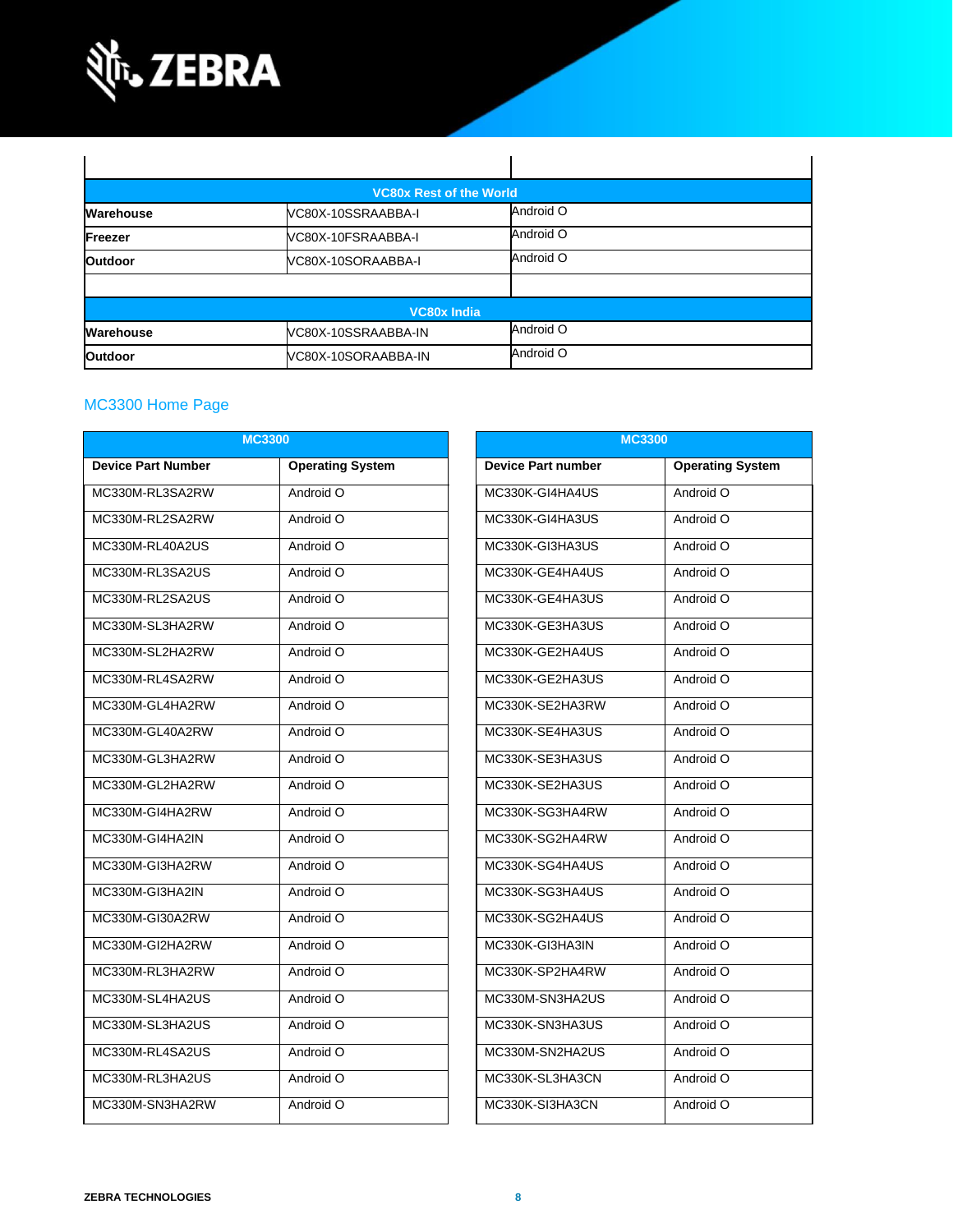

| MC330M-SI4HA2RW | Android O | MC330K-GL3HA3CN | Android O |
|-----------------|-----------|-----------------|-----------|
| MC330M-SI3HA2RW | Android O | MC330K-GI3HA3CN | Android O |
| MC330M-SI30A2RW | Android O | MC330K-SB2HA4RW | Android O |
| MC330M-SI2HA2RW | Android O | MC330M-SIMHA2RW | Android O |
| MC330M-SN4HA2US | Android O | MC330K-SP2HA3RW | Android O |
| MC330M-SI4HA2US | Android O | MC330M-GJ4HA2RW | Android O |
| MC330M-SI40A2US | Android O | MC330M-GJ4HA2IN | Android O |
| MC330K-GL4HA4RW | Android O | MC330M-GJ3HA2RW | Android O |
| MC330K-GL4HA3RW | Android O | MC330M-GJ3HA2IN | Android O |
| MC330K-GL3HA4RW | Android O | MC330M-GJ30A2RW | Android O |
| MC330K-GL3HA3RW | Android O | MC330M-GJ2HA2RW | Android O |
| MC330K-GL2HA3RW | Android O | MC330M-SK3HA2RW | Android O |
| MC330K-GI4HA4RW | Android O | MC330M-SJ4HA2RW | Android O |
| MC330K-GI4HA3RW | Android O | MC330M-SJ3HA2RW | Android O |
| MC330K-GI3HA4RW | Android O | MC330M-SJ30A2RW | Android O |
| MC330K-GI3HA3RW | Android O | MC330M-SJ2HA2RW | Android O |
| MC330K-GE4HA4RW | Android O | MC330M-SK4HA2US | Android O |
| MC330K-GE4HA3RW | Android O | MC330M-SJ4HA2US | Android O |
| MC330K-GE3HA3RW | Android O | MC330M-SJ40A2US | Android O |
| MC330K-GE2HA4RW | Android O | MC330K-GJ4HA4RW | Android O |
| MC330K-GE2HA3RW | Android O | MC330K-GJ4HA3RW | Android O |
| MC330M-SI3HA2US | Android O | MC330K-GJ3HA4RW | Android O |
| MC330K-SL4HA3RW | Android O | MC330K-GJ3HA3RW | Android O |
| MC330K-SL2HA3RW | Android O | MC330M-SJ3HA2US | Android O |
| MC330K-RL4HA3RW | Android O | MC330K-SK4HA3RW | Android O |
| MC330K-RL3HA3RW | Android O | MC330K-SK3HA3RW | Android O |
| MC330K-RL4HA3US | Android O | MC330K-SJ4HA3RW | Android O |
| MC330K-SN4HA3RW | Android O | MC330K-SJ3HA3RW | Android O |
| MC330K-SN3HA3RW | Android O | MC330K-SJ2HA3RW | Android O |
| MC330K-SI4HA3RW | Android O | MC330K-SK4HA3US | Android O |
| MC330K-SI3HA3RW | Android O | MC330K-SJ4HA3US | Android O |
| MC330K-SI2HA3RW | Android O | MC330K-SJ3HA3US | Android O |
| MC330K-SN4HA3US | Android O | MC330M-GJ4HA2US | Android O |
| MC330K-SI4HA3US | Android O | MC330M-GJ40A2US | Android O |
| MC330K-SI3HA3US | Android O | MC330M-GJ3HA2US | Android O |
| MC330K-RC4HA4RW | Android O | MC330M-GJ2HA2US | Android O |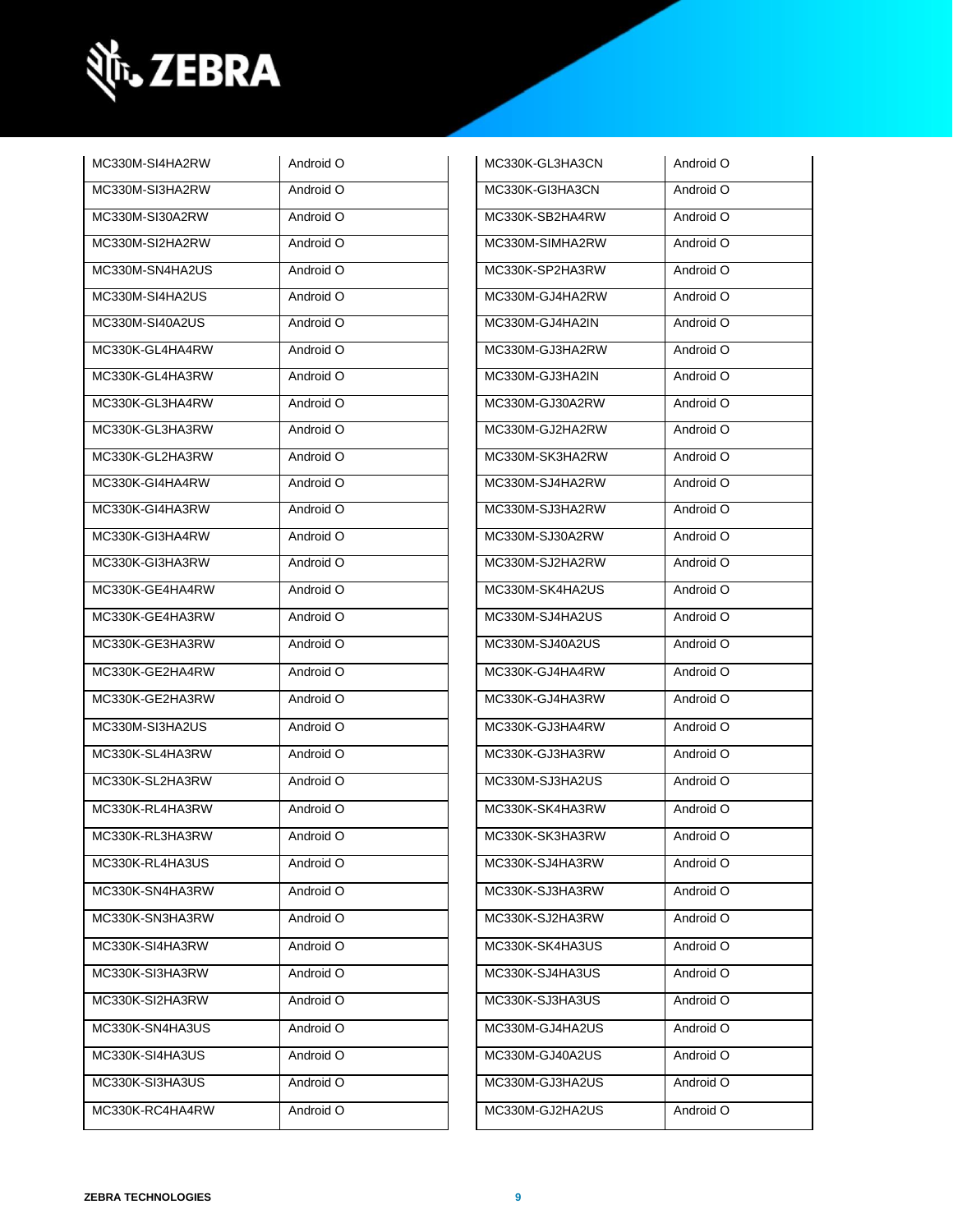

| MC330K-RC3HA4RW | Android O | MC330K-SM4HA4RW | Android O |
|-----------------|-----------|-----------------|-----------|
| MC330K-RC4HA4US | Android O | MC330K-SM3HA4RW | Android O |
| MC330K-RC3HA4US | Android O | MC330K-SA4HA4RW | Android O |
| MC330M-GL4HA2US | Android O | MC330K-SA3HA4RW | Android O |
| MC330M-GL40A2US | Android O | MC330K-SM4HA4US | Android O |
| MC330M-GL3HA2US | Android O | MC330K-SM3HA4US | Android O |
| MC330M-GL2HA2US | Android O | MC330K-SA4HA4US | Android O |
| MC330M-GI4HA2US | Android O | MC330K-SA3HA4US | Android O |
| MC330M-GI40A2US | Android O | MC330K-GJ4HA4US | Android O |
| MC330M-GI3HA2US | Android O | MC330K-GJ4HA3US | Android O |
| MC330M-GI2HA2US | Android O | MC330K-GJ3HA3US | Android O |
| MC330K-SP4HA4RW | Android O | MC330K-GJ3HA3IN | Android O |
| MC330K-SP3HA4RW | Android O | MC330K-SM2HA4RW | Android O |
| MC330K-SB4HA4RW | Android O | MC330M-SK3HA2US | Android O |
| MC330K-SB3HA4RW | Android O | MC330K-SK3HA3US | Android O |
| MC330K-SP4HA4US | Android O | MC330M-SK2HA2US | Android O |
| MC330K-SP3HA4US | Android O | MC330K-SJ3HA3CN | Android O |
| MC330K-SB4HA4US | Android O | MC330K-GJ3HA3CN | Android O |
| MC330K-SB3HA4US | Android O | MC330K-SA2HA4RW | Android O |
| MC330K-SE4HA3RW | Android O | MC330K-SP2HA3RW | Android O |
| MC330K-SE3HA3RW | Android O | MC330K-GI2HA3RW | Android O |
| MC330K-GL4HA4US | Android O | MC330K-GJ2HA3RW | Android O |
| MC330K-GL4HA3US | Android O |                 | Android O |

| MC330K-SM4HA4RW | Android O |
|-----------------|-----------|
| MC330K-SM3HA4RW | Android O |
| MC330K-SA4HA4RW | Android O |
| MC330K-SA3HA4RW | Android O |
| MC330K-SM4HA4US | Android O |
| MC330K-SM3HA4US | Android O |
| MC330K-SA4HA4US | Android O |
| MC330K-SA3HA4US | Android O |
| MC330K-GJ4HA4US | Android O |
| MC330K-GJ4HA3US | Android O |
| MC330K-GJ3HA3US | Android O |
| MC330K-GJ3HA3IN | Android O |
| MC330K-SM2HA4RW | Android O |
| MC330M-SK3HA2US | Android O |
| MC330K-SK3HA3US | Android O |
| MC330M-SK2HA2US | Android O |
| MC330K-SJ3HA3CN | Android O |
| MC330K-GJ3HA3CN | Android O |
| MC330K-SA2HA4RW | Android O |
| MC330K-SP2HA3RW | Android O |
| MC330K-GI2HA3RW | Android O |
| MC330K-GJ2HA3RW | Android O |
|                 | Android O |

| <b>MC3300R</b>            |                         | <b>MC3300R</b>            |                         |
|---------------------------|-------------------------|---------------------------|-------------------------|
| <b>Device Part Number</b> | <b>Operating System</b> | <b>Device Part Number</b> | <b>Operating System</b> |
| MC333R-GI2HA4IL           | Android O               | MC339R-GE2HA4CN           | Android O               |
| MC333R-GI2HA4CN           | Android O               | MC339R-GF2HA4CN           | Android O               |
| MC333R-GI4HA4CN           | Android O               | MC339R-GE4HA4CN           | Android O               |
| MC339R-GF4HA4CN           | Android O               |                           |                         |

| <b>MC3300R</b>            |                         |  |
|---------------------------|-------------------------|--|
| <b>Device Part Number</b> | <b>Operating System</b> |  |
| MC339R-GE2HA4CN           | Android O               |  |
| MC339R-GF2HA4CN           | Android O               |  |
| MC339R-GE4HA4CN           | Android O               |  |
|                           |                         |  |

### **Component Versions**

For detailed release notes, please refer [techdocs.zebra.com,](https://techdocs.zebra.com/) [developer.zebra.com](https://developer.zebra.com/)

| Component / Description     | <b>Version</b>         |
|-----------------------------|------------------------|
| <b>Product Build Number</b> | 02-32-04.00-ON-U09-STD |
| <b>Android Version</b>      | 8.1.0                  |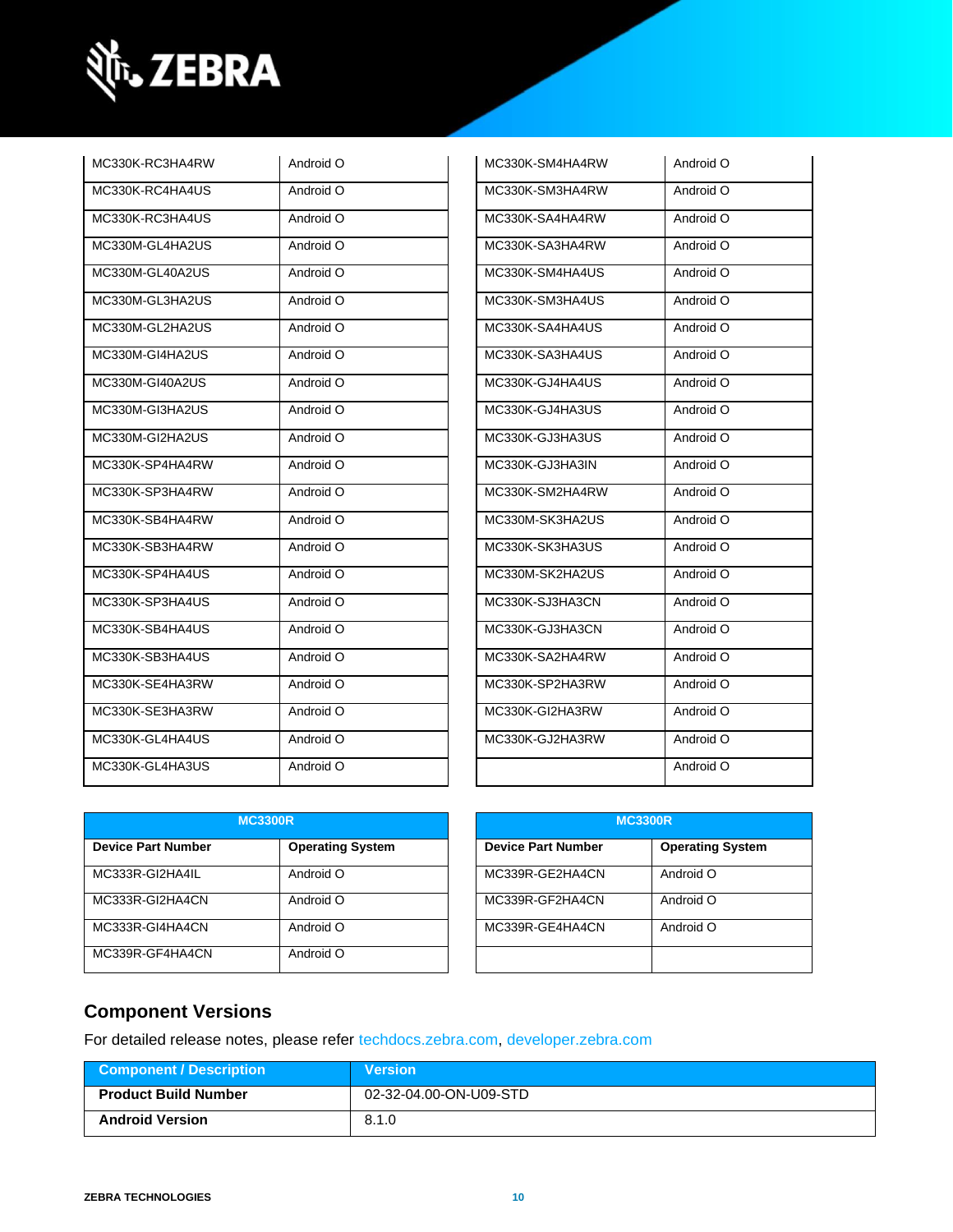

| <b>Linux Kernel</b>              | 3.10.84                                  |  |
|----------------------------------|------------------------------------------|--|
| <b>Android SDK Level</b>         | 27                                       |  |
| <b>Platform</b>                  | QC8956                                   |  |
| <b>Bluetooth Stack</b>           | 4.1                                      |  |
| <b>Flash Size</b>                | 16/32GB                                  |  |
| <b>RAM Size</b>                  | 2/4GB                                    |  |
| <b>Scanning Framework</b>        | 23.2.8.0                                 |  |
| <b>SimulScan</b>                 | 4.0.5                                    |  |
| <b>SimulScanEngine</b>           | 3.0.1                                    |  |
| <b>DataWedge</b>                 | 8.2.48                                   |  |
| <b>EMDK</b>                      | 8.2.4.2804                               |  |
| <b>MXMF/OSX</b>                  | MXMF: 10.2.0.25 / OSX: QCT.81.8.12.13    |  |
| <b>WiFi</b>                      | FUSION_BA_2_11.1.0.005_O                 |  |
|                                  | Radio: BA_2_11.1.0.003_O                 |  |
|                                  | Application: BA_2_11.1.0.004_O           |  |
|                                  | Middleware: BA_2_11.1.0.004_O            |  |
|                                  | Firmware: 7.35.205.8_20200421            |  |
| <b>NFC</b>                       | NFC_NCIHALx_AR003C.8.3.0_O_OpnSrc        |  |
| <b>PTT</b>                       | 3.1.46                                   |  |
| <b>Touch FW</b>                  | TC70x/TC75x: 1.9-Stylus-1-0              |  |
|                                  | TC51/TC56: 1.8-Stylus-2-0                |  |
| <b>RxLogger</b>                  | 5.4.12.0                                 |  |
| <b>Bluetooth Pairing Utility</b> | 3.16                                     |  |
| <b>Zebra Data Service</b>        | 7.0.2.1047                               |  |
| <b>Files</b>                     | 8.1.0                                    |  |
| <b>Stage Now</b>                 | 5.0.0.1                                  |  |
| <b>Battery Swap</b>              | 1.0                                      |  |
| <b>User Guide</b>                | TC51: 1.0, TC56: 2.0, TC70x/TC75x: 1.0.0 |  |
| Camera                           | 2.0.002                                  |  |
| <b>MSRN</b>                      | 2.01                                     |  |
| Zebra Volume Control (ZVC)       | 2.3.1.11                                 |  |
| <b>Battery Manger</b>            | 1.4.2                                    |  |
| <b>ActiveEdge</b>                | 2.5.16                                   |  |
| <b>WorryFree WiFi Analyzer</b>   | WFW_BA_2_7.0.0.001_O                     |  |
| <b>Device Central</b>            | 2.1.0.17                                 |  |
| Zebra Software License Manager   | 4.1.1                                    |  |
| <b>Audio</b>                     | 0.8.0.0                                  |  |
| <b>Acoustic Profiles</b>         | TC51: General: AO1.1 Cellular: N/A       |  |
|                                  | TC51HC: General: AO2.2 Cellular: N/A     |  |